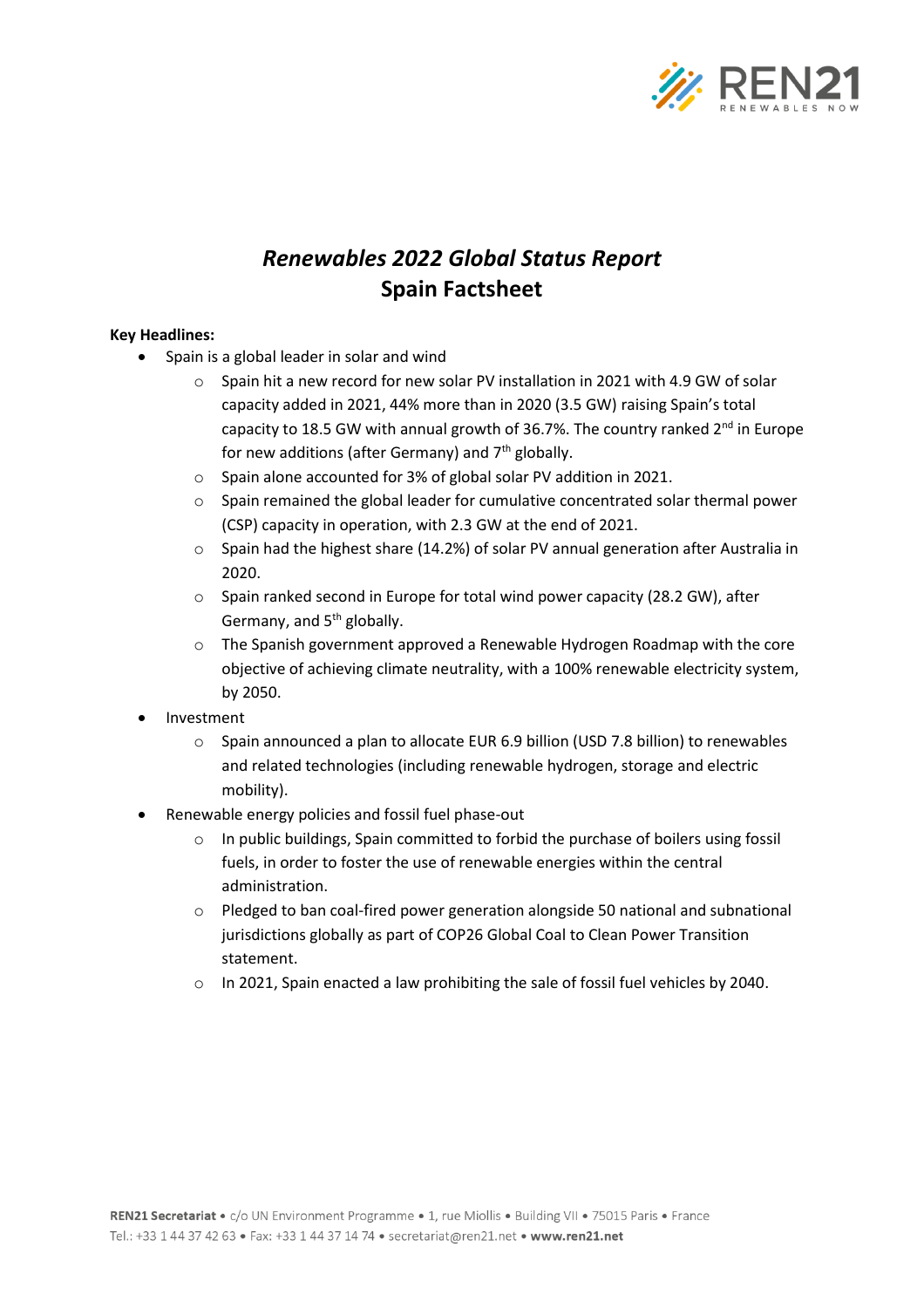

### **SPAIN ENERGY STATISTICS**

| GDP                                               | 1042.82 (1281 USD) billion euros as of 2020                                                                |
|---------------------------------------------------|------------------------------------------------------------------------------------------------------------|
| Population                                        | 47,350,000                                                                                                 |
| USD invested in renewables in the region          | Europe invested 79.7 billion USD in renewables<br>in 2021, equivalent to the GDP of Luxembourg in<br>2020. |
| Total installed capacity of renewable power       | 64.6 GW - Enough to power Poland, a growing<br>trend (6.6 GW additions in 2021).                           |
| Renewable energy developments in past 10<br>years | Renewable energy share in final energy demand<br>increased by 37% between 2009 and 2019.                   |

#### **RENEWABLE ENERGY POLICY SITUATION IN SPAIN**

| <b>Indicator</b>            | <b>Sector and year</b>                                                                                                                               |  |
|-----------------------------|------------------------------------------------------------------------------------------------------------------------------------------------------|--|
| Renewable energy targets    | Economy-wide RE: 42% by 2030, 97% by 2050.<br>Power: 74% by 2030 and 100% by 2050.<br>$\bullet$<br>Heating and cooling: 25% by 2025 and 31% by 2030. |  |
|                             |                                                                                                                                                      |  |
|                             |                                                                                                                                                      |  |
|                             | Transport: 15% by 2025 and 28% by 2030. Spain enacted                                                                                                |  |
|                             | a law prohibiting the sale of fossil fuel vehicles by 2040.                                                                                          |  |
| Net-zero target             | Climate neutrality by 2050.                                                                                                                          |  |
| Renewable energy policies   |                                                                                                                                                      |  |
| New policies in 2021        | Fossil fuel ban in public buildings as well as financial                                                                                             |  |
|                             | incentives in the heating sector focused on solar thermal                                                                                            |  |
|                             | and heat pumps.                                                                                                                                      |  |
|                             | Pledged to ban coal-fired power generation.                                                                                                          |  |
| City / subnational targets  | More than 31 Spanish cities with RE, P, H&C or T targets<br>$\bullet$                                                                                |  |
|                             | in 2021.                                                                                                                                             |  |
|                             | Around 23 Spanish cities with net-zero targets, 2 of<br>$\bullet$                                                                                    |  |
|                             | which were new or revised in 2021 (Madrid and                                                                                                        |  |
|                             | Valencia).                                                                                                                                           |  |
| City / subnational policies | Around 63 cities with 70 RE, P, H&C or T policies in 2021,                                                                                           |  |
|                             | mostly renewable energy mandates <sup>1</sup> .                                                                                                      |  |

<sup>&</sup>lt;sup>1</sup> Including electricity obligations such as renewable energy technology installation and building codes.